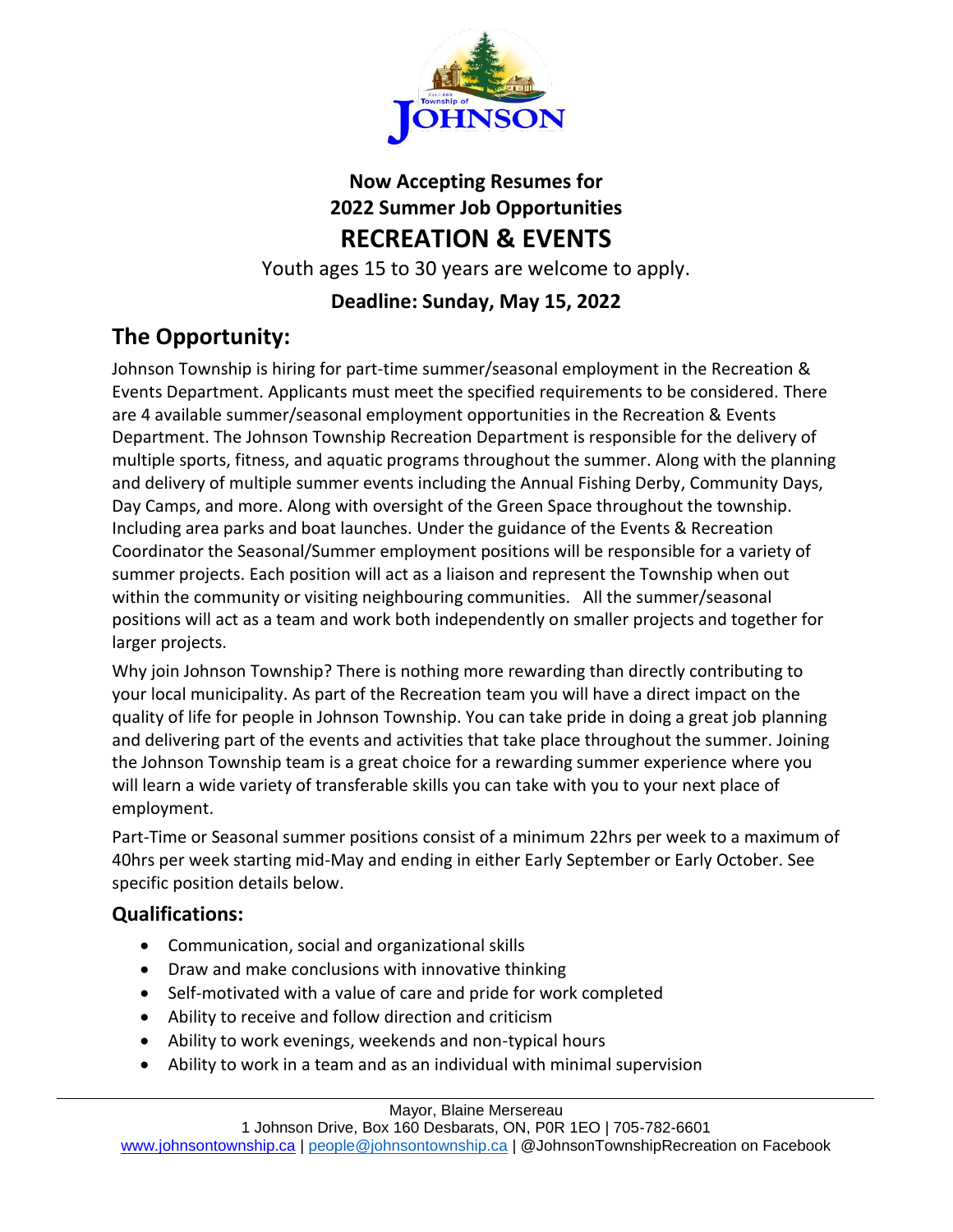

- An interest or knowledge in sports and fitness
- Basic computer knowledge for word/excel/Facebook would be an asset
- Comfortable working with youth would be an asset
- Physically able to lift, move, squat, push, pull, carry and other physical demands to meet the job requirements
- Interest in creating written material such as newsletters, flyers, reports would be an asset
- Ability to work in a variety of conditions: indoors, outdoors, tight spaces, large spaces, loud spaces, hot or cool spaces
- No formal education requirements all are welcome and encouraged to apply
- Canadian Citizen or permanent resident or a protected person
- Legally entitled to work in Canada & Ontario

**Parks Redevelopment Coordinator (1 Position):** This position will be responsible for creating the planning, applications, reports, proposals and implementation of our parks and green space upgrade plan. This will include exploring all the parks and green space in the Township and how we can improve them. Working with the public at large and those who access these spaces to gather feedback. Creating sponsorship and donation criteria and information to hand out. Contacting area businesses to support donations and sponsorship. Hosting fundraising events to build a fund for park improvements. Along with taking the lead on the NEW Johnson Township Natural Playground Development. This would include working with contractors, sourcing RFP's, creating timelines and work completion plans, updating the budget, and sourcing additional funding. While working with community members to make sure the playground meets their needs.

#### **\$16.50/hour**

#### **22 hours/week Flexible**

**May, 26, 2022 – October, 4, 2022** \*May be subject to a slight extension towards the end of October.

**Specific Position Requirements**: Previous experience in planning and reporting, a diploma, degree, or certification in business, recreation, parks, or a related field would be an asset.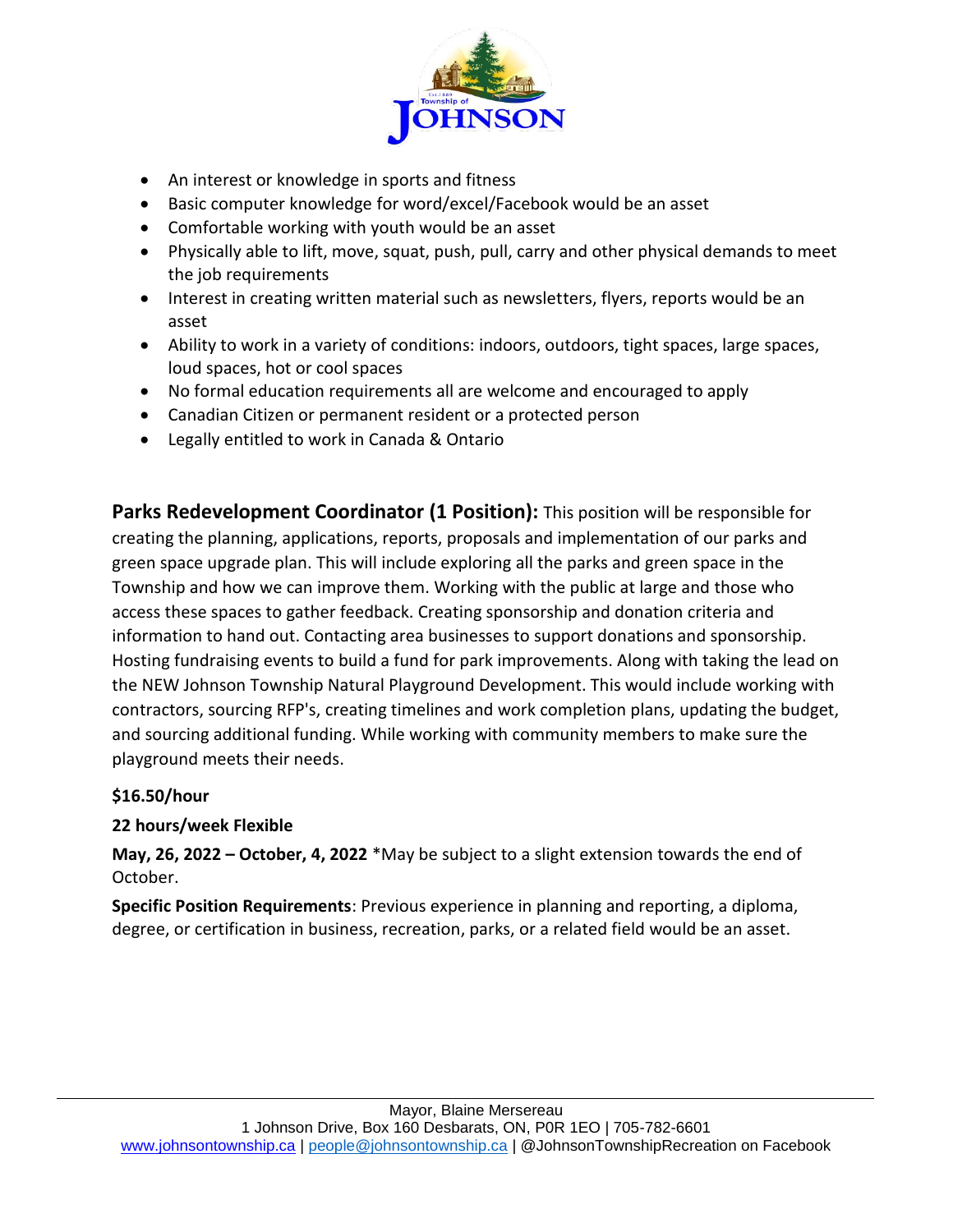

**Events & Recreation Youth Assistant (1 Position):** This position will assist the Events & Recreation Coordinator and team in providing spring, summer, and fall recreation programming. This position will be working both independently and with the Recreation team on program planning and implementation such as the youth and community Baseball, Soccer, and Swim programs. They will be responsible for:

- Behind the scenes planning and preparation to launch each program
- Marketing and Communication of registration dates, game schedule, and communication with parents/registrants of the programs.
- Supervising on game days and supporting our teams in other communities, keeping open communication with neighbouring communities
- Supporting Coaches and Referees
- Creating a supportive and welcoming program for our teams and out-of-town teams.
- Providing new ideas and initiatives to create opportunities for sport and recreation in our community.
- Equipment evaluation and management
- Field preparation for home and visiting teams

#### **\$16.50/hour**

#### **22 hours/week Flexible**

**May, 26, 2022 – October, 4, 2022** \*May be subject to a slight extension towards the end of October.

**Specific Position Requirements:** A high school diploma would be an asset but is not a requirement.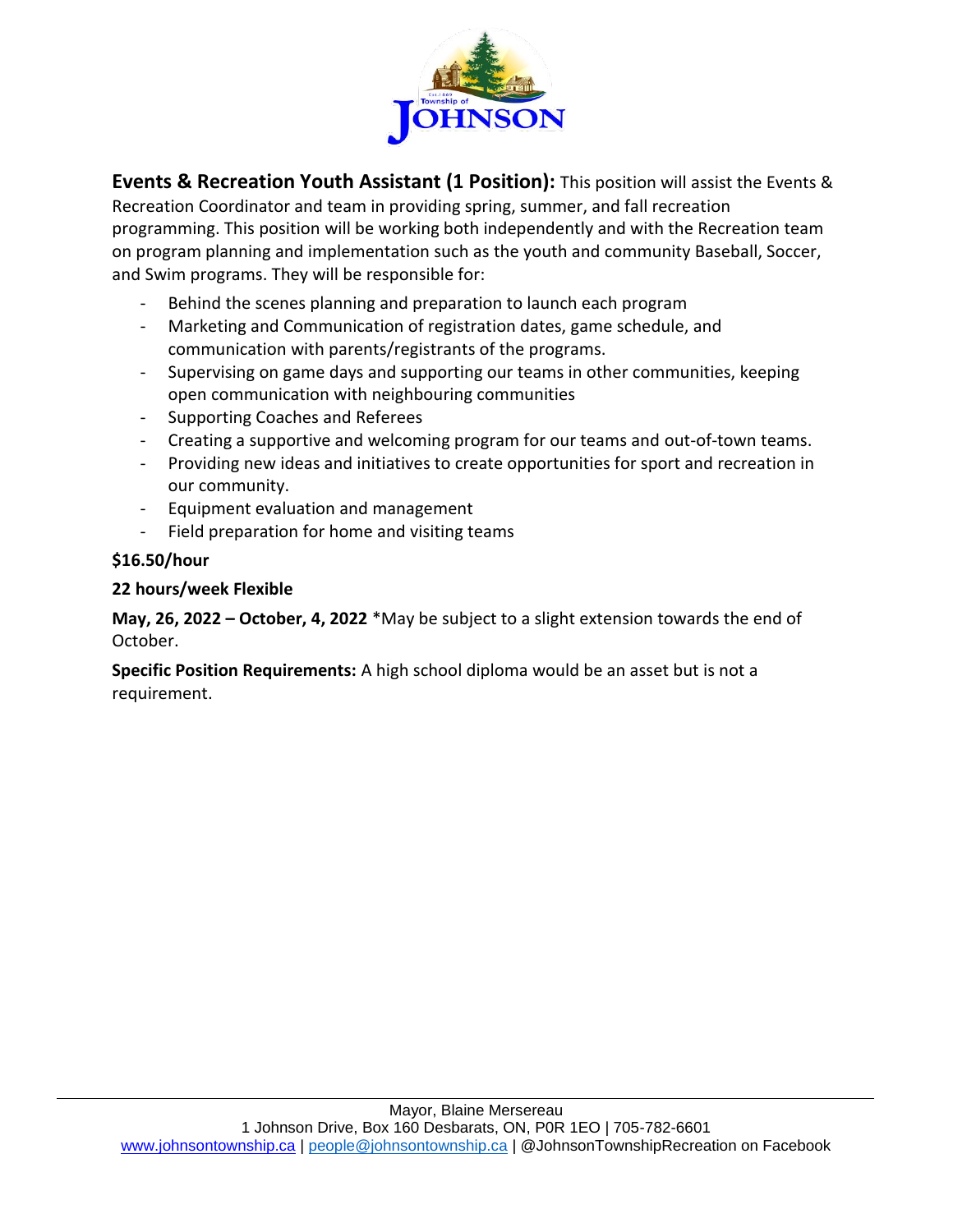

**Recreation Attendant (1 Position):** The Recreation Attendant will be assisting the Events & Recreation Coordinator and Recreation Team in designing and delivering activities and programs for community members throughout the summer months. Specifically, the Johnson Jaunt in June, Community Days in July, the Baseball, Soccer, and swim programs throughout the summer. Along with supporting the General Manager at the Local Farmers' Market at a minimum of once a week (Saturday's) and when necessary. For each activity held throughout the summer the employee will help with planning and implementation, recording and reporting, marketing and promotion, set/up and tear down, and communicating with the public. Along with ongoing support and ideas for maintenance and improvements of green space, public play areas, parks, and community spaces. The attendant will also take part in facility and equipment maintenance, upgrades, counting, cleaning, and repairing.

### **\$16/hour**

**35 hours/week**

#### **May, 26, 2022 – September 2, 2022**

**Specific Position Requirements:** A high school diploma would be an asset but is not a requirement.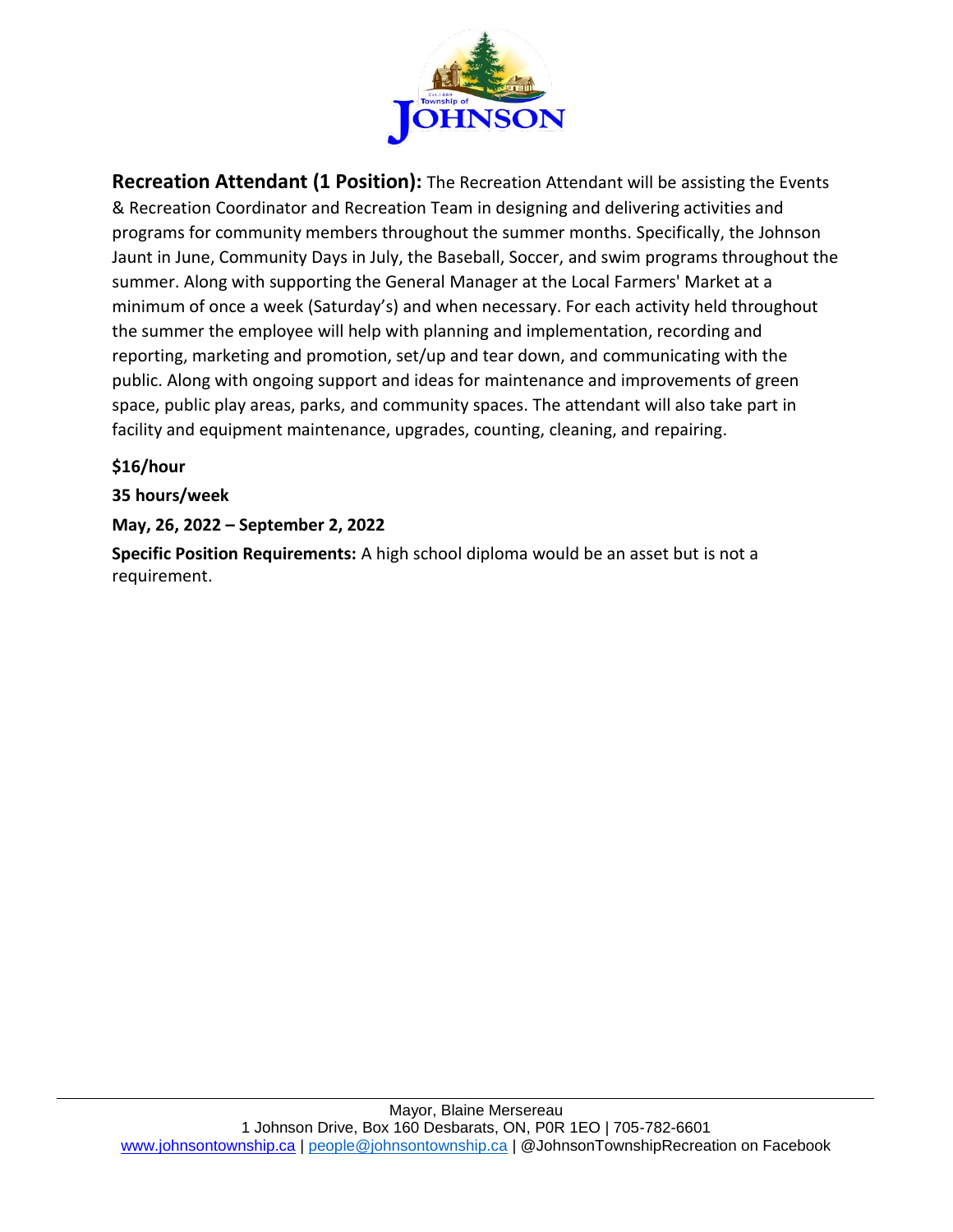

### **Recreation Student Assistant (1 Position \*Pending Funding Approval\*):** The

Recreation Student Assistant will assist the Johnson Township Recreation Team in providing summer recreational programming. This includes youth sport programs such as Soccer, Swimming Lessons, Baseball. Events such as the Annual Fishing Derby and Community Days. Along with implementing new activities at the Johnson Township Community Centre. This opportunity will assist directly in the:

- Soccer Program: Field maintenance, equipment maintenance and request for repair or replacement, management of referees, equipment inventory and sign in/sign out. Communicating any parental, referee, or player concerns to the Recreation Coordinator.
- Swim Program: Supervising children on and off the bus, collecting payments and communicating with parents, providing a safe space for children, communicating any concerns with the Recreation Coordinator.
- Annual Fishing Derby: Planning, donation gathering, promotion, creation of marketing materials, day of set up & tear down.
- Community Days: Planning, phone calls for volunteers, organization of volunteers, day of management and setup, review and reflect. Communication with the Recreation Coordinator for concerns. Problem solving during day of.
- Additional Sports programs (funding Dependent): Girls ball hockey programming, indoor roller rink, laser tag, hiking trail development, mountain biking skills camp, summer camps for youth.

### **\$15/hour**

### **35 hours/week**

### **July, 4, 2022 – August, 16, 2022**

#### **Specific Position Requirements:**

- All students must be currently enrolled in a secondary, or post-secondary institution or within six months of graduation and have reached the age of 15 and not yet reached the age of 25 upon commencement of employment or up to 29 years of age for persons with a disability, within the meaning of s.10 of the Ontario Human Rights Code, R.S.O. 1990, c. H.19, as amended from time to time.
- Proof of student enrolment must be provided to the employer.
- Students must be residents of Ontario during the period of employment.